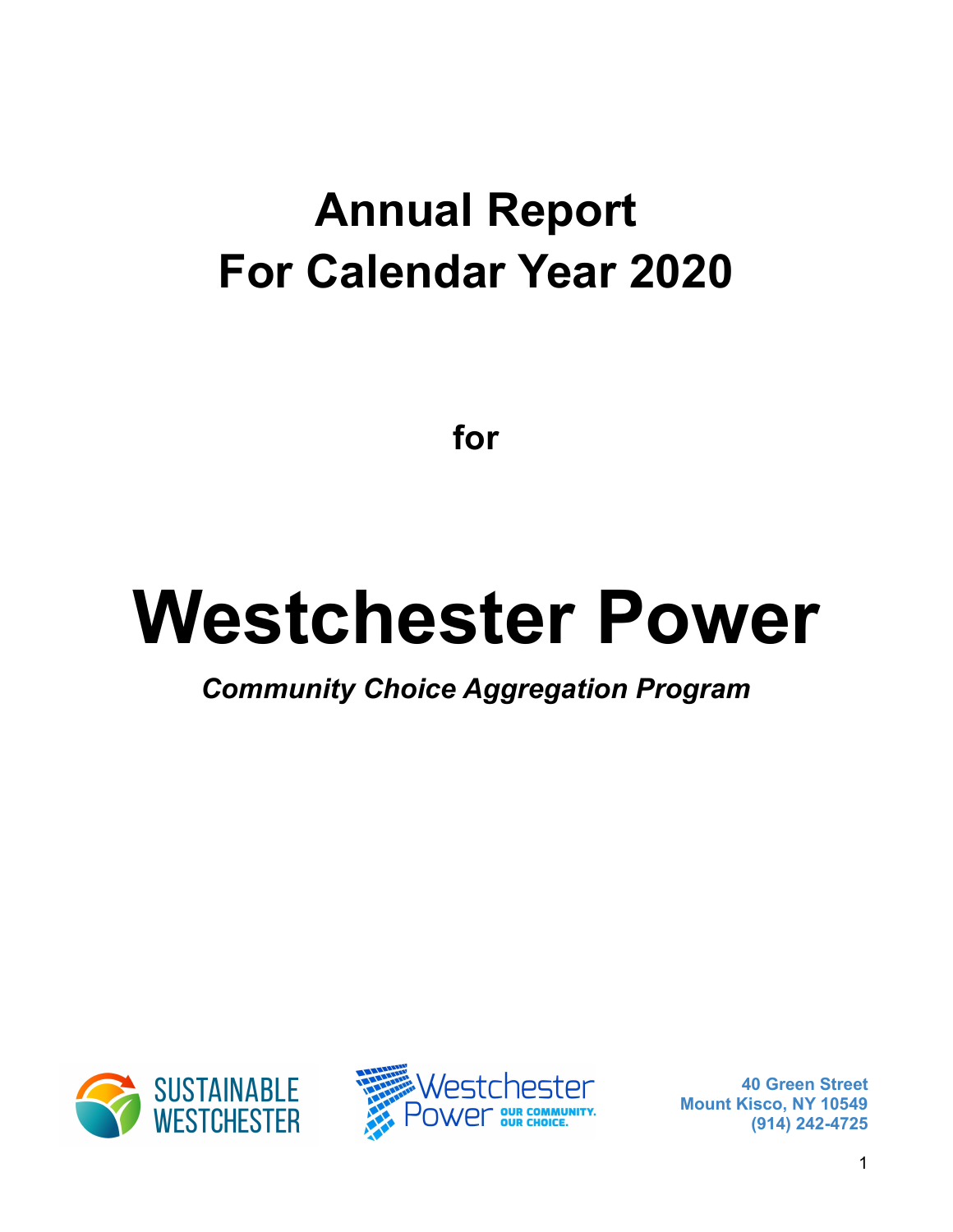# **Westchester Power 2020 Annual Report**

| <b>Commission Order</b>                                                                                                                                                                                                                                                                                                                                                                                                                              | $\mathbf{3}$                                                                                             |
|------------------------------------------------------------------------------------------------------------------------------------------------------------------------------------------------------------------------------------------------------------------------------------------------------------------------------------------------------------------------------------------------------------------------------------------------------|----------------------------------------------------------------------------------------------------------|
| <b>Program Retention History</b><br>Program Attrition (2020)<br>Attrition by Municipality (2020): Con Ed Territory<br>Attrition by Municipality (2020): NYSEG Territory<br>Account Counts by Month (2020): Con Ed Territory<br>Account Counts by Month (2020): NYSEG Territory<br>Total Usage During Reporting Period (2020), kWh<br>Usage During Reporting Period (2020): Con Ed Territory<br>Usage During Reporting Period (2020): NYSEG Territory | $\mathbf{3}$<br>3<br>$\overline{4}$<br>5<br>$6\phantom{1}$<br>$\overline{7}$<br>$\overline{7}$<br>8<br>9 |
| <b>Complaints Received</b>                                                                                                                                                                                                                                                                                                                                                                                                                           | 9                                                                                                        |
| <b>Commodity Prices Paid</b><br>CCA Pricing, \$/kWh<br>CCA Residential Prices vs. Utility Rates (2020): Con Ed Territory<br>CCA Commercial Prices vs. Utility Rates (2020): Con Ed Territory<br>CCA Residential Prices vs. Utility Rates (2020): NYSEG Territory<br>CCA Commercial Prices vs. Utility Rates (2020): NYSEG Territory                                                                                                                  | 9<br>9<br>10<br>10<br>11<br>11                                                                           |
| Value-added Services: Installation of DER, Clean Energy Services<br><b>Community Solar</b><br>Solar + Storage<br>Clean Transportation & Landscaping<br>Residential Home Energy Efficiency & Clean Heating and Cooling<br><b>Clean Energy Communities Support</b>                                                                                                                                                                                     | 12<br>12<br>12<br>13<br>14<br>14                                                                         |
| <b>Plans for Renewal</b>                                                                                                                                                                                                                                                                                                                                                                                                                             | 14                                                                                                       |
| 2020 Program Financials                                                                                                                                                                                                                                                                                                                                                                                                                              | 15                                                                                                       |



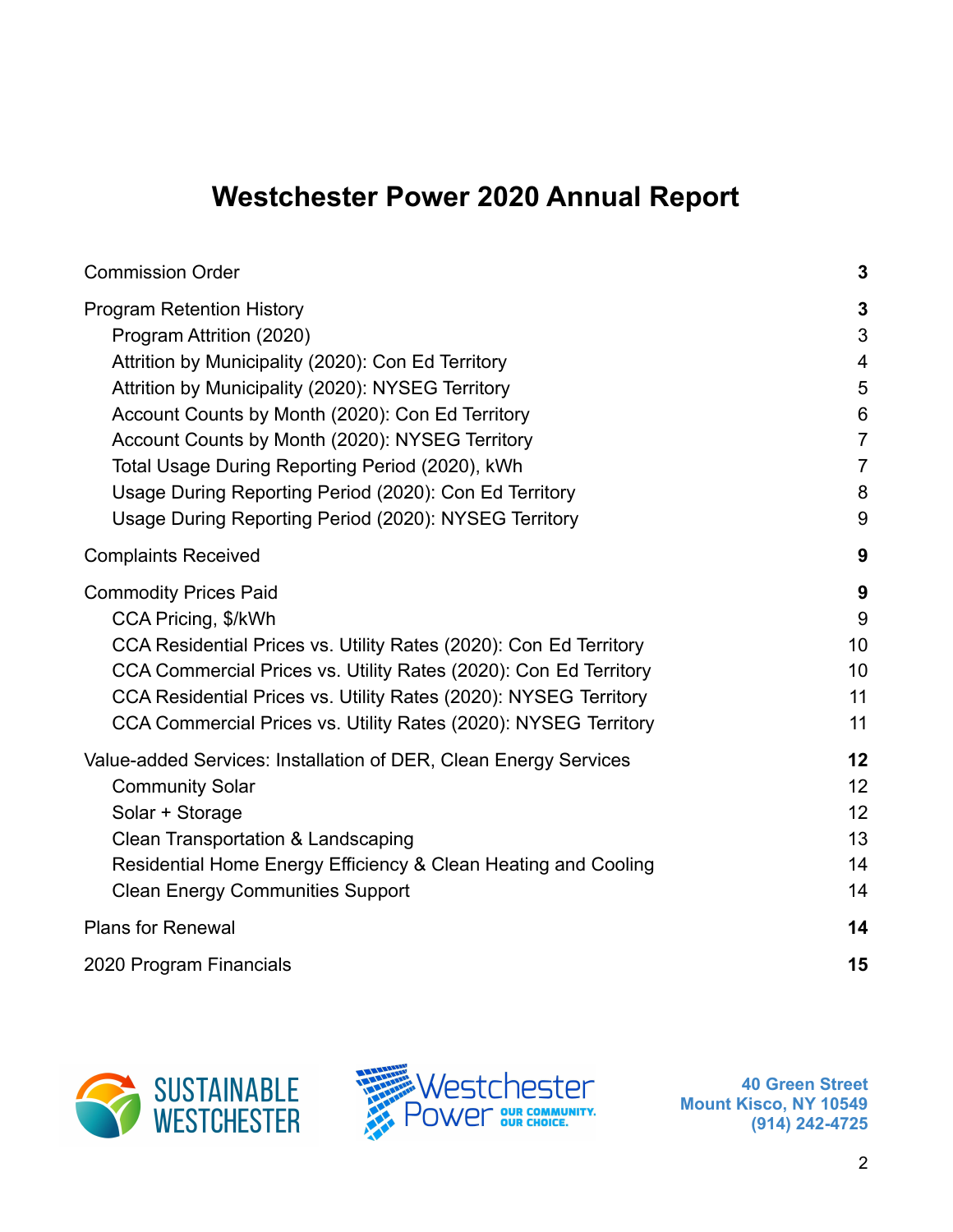# Commission Order

<span id="page-2-0"></span>Per General CCA Order 14-M-0224, we are to report annually "the number of customers served, number of customers cancelling during the year, commodity prices paid and value-added services, if any, and administrative costs collected." Below we have assembled this information for 2020 from January through the end of the year.

# Program Retention History

#### <span id="page-2-2"></span><span id="page-2-1"></span>**Program Attrition (2020)**

| 2020                           |                   |                          |                       |            |  |  |
|--------------------------------|-------------------|--------------------------|-----------------------|------------|--|--|
|                                | <b>Start Load</b> | <b>End of Year Count</b> | Net Attrition in 2020 |            |  |  |
| <b>Utility Territory</b>       |                   |                          | <b>Accounts</b>       | Percentage |  |  |
| Con Ed                         | 101,384           | 94,628                   | 6,756                 | 6.7%       |  |  |
| NYSEG                          | 8.143             | 7554                     | 589                   | 7.2%       |  |  |
| <b>Westchester Power Total</b> | 109,527           | 102,182                  | 7,345                 | 6.7%       |  |  |



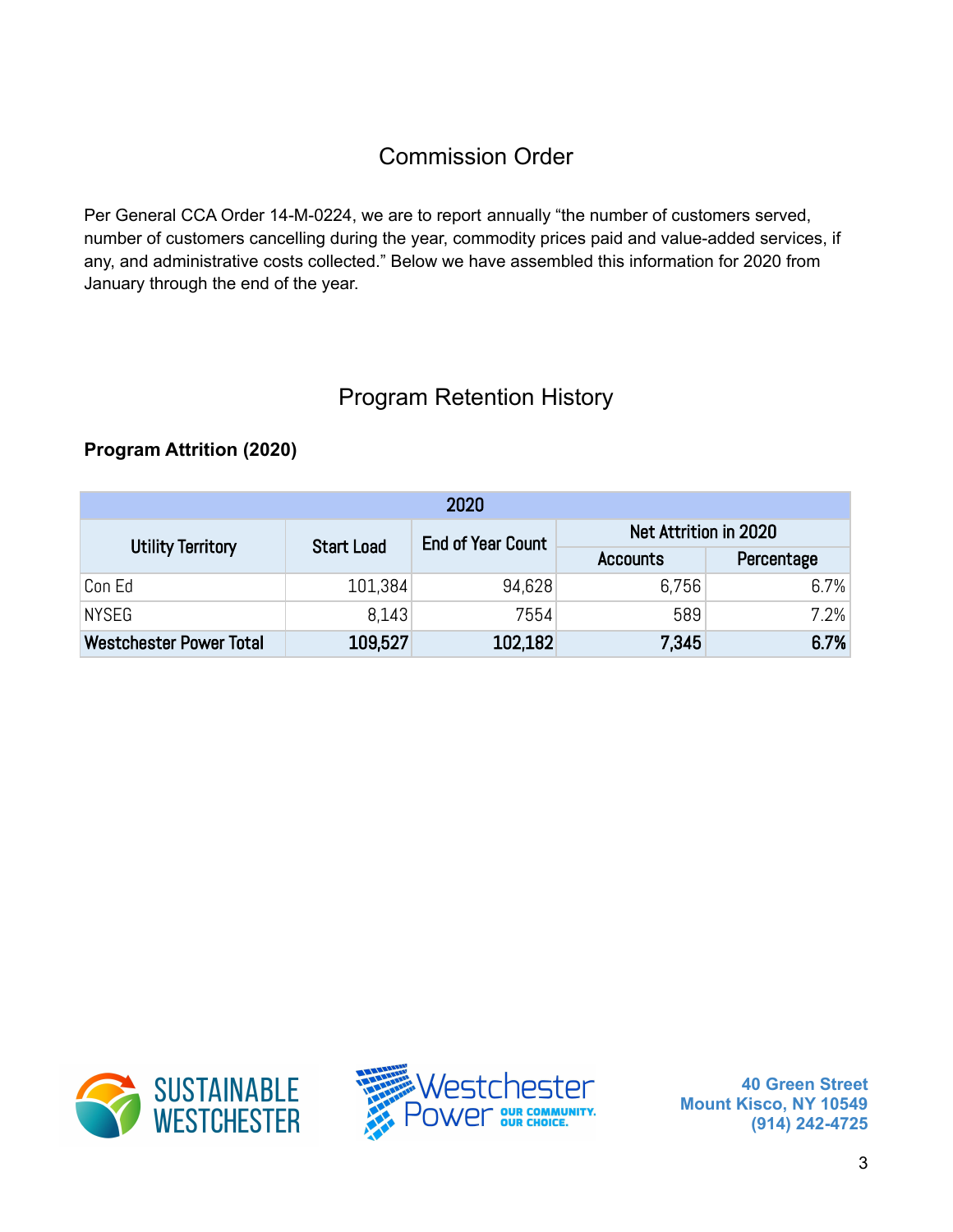#### <span id="page-3-0"></span>**Attrition by Municipality (2020): Con Ed Territory**

| 2020                |                                                                       |        |                    |            |  |  |  |  |
|---------------------|-----------------------------------------------------------------------|--------|--------------------|------------|--|--|--|--|
|                     |                                                                       |        | Net Change in 2020 |            |  |  |  |  |
|                     | <b>Municipality</b><br><b>Start Count</b><br><b>End of Year Count</b> |        | <b>Accounts</b>    | Percentage |  |  |  |  |
| Ardsley             | 1,166                                                                 | 1,094  | $-72$              | $-6.2%$    |  |  |  |  |
| Bedford             | 540                                                                   | 523    | $-17$              | $-3.1%$    |  |  |  |  |
| Croton-on-Hudson    | 2,189                                                                 | 2,101  | $-88$              | $-4.0%$    |  |  |  |  |
| Dobbs Ferry         | 2,955                                                                 | 2,702  | $-253$             | $-8.6%$    |  |  |  |  |
| Greenburgh          | 12,287                                                                | 11,371 | $-916$             | $-7.5%$    |  |  |  |  |
| Hastings-on-Hudson  | 2,476                                                                 | 2,275  | $-201$             | $-8.1%$    |  |  |  |  |
| Irvington           | 1,854                                                                 | 1,744  | $-110$             | $-5.9%$    |  |  |  |  |
| Larchmont           | 1,424                                                                 | 1,281  | $-143$             | $-10.0%$   |  |  |  |  |
| Mamaroneck, Town    | 3,854                                                                 | 3,555  | $-299$             | $-7.8%$    |  |  |  |  |
| Mamaroneck, Village | 5,577                                                                 | 5,073  | $-504$             | $-9.0%$    |  |  |  |  |
| Mount Kisco         | 3,028                                                                 | 2,799  | $-229$             | $-7.6%$    |  |  |  |  |
| New Castle          | 4,567                                                                 | 4,251  | $-316$             | $-6.9%$    |  |  |  |  |
| New Rochelle        | 17,496                                                                | 15,622 | $-1874$            | $-10.7%$   |  |  |  |  |
| Ossining, Town      | 1,540                                                                 | 1,356  | $-184$             | $-11.9%$   |  |  |  |  |
| Ossining, Village   | 5,605                                                                 | 5,405  | $-200$             | $-3.6%$    |  |  |  |  |
| Peekskill           | 5,405                                                                 | 4,944  | $-461$             | $-8.5%$    |  |  |  |  |
| Pelham, Village     | 1,819                                                                 | 1,659  | $-160$             | $-8.8%$    |  |  |  |  |
| Pleasantville       | 2,259                                                                 | 2,121  | $-138$             | $-6.1%$    |  |  |  |  |
| Rye                 | 4,121                                                                 | 3,754  | $-367$             | $-8.9%$    |  |  |  |  |
| Rye Brook           | 2,436                                                                 | 2,435  | $-1$               | 0.0%       |  |  |  |  |
| Sleepy Hollow       | 1,769                                                                 | 1,854  | 85                 | 4.8%       |  |  |  |  |
| Tarrytown           | 3,204                                                                 | 3,247  | 43                 | 1.3%       |  |  |  |  |
| <b>White Plains</b> | 13,813                                                                | 13,462 | $-351$             | $-2.5%$    |  |  |  |  |
| <b>Grand Total</b>  | 101,384                                                               | 94,628 | $-6,756$           | $-6.7%$    |  |  |  |  |



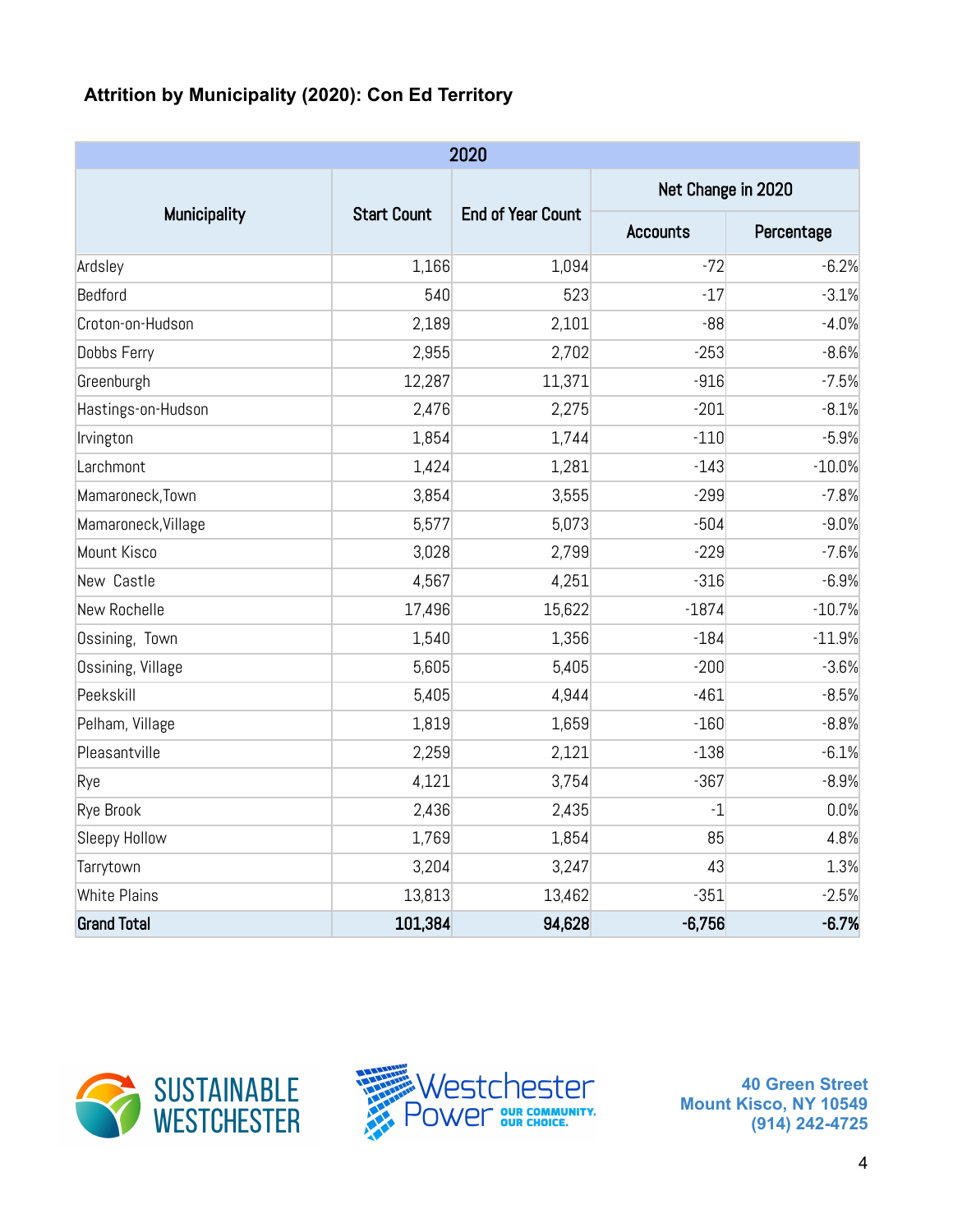#### <span id="page-4-0"></span>**Attrition by Municipality (2020): NYSEG Territory**

| 2020                      |                    |             |                    |            |  |  |  |
|---------------------------|--------------------|-------------|--------------------|------------|--|--|--|
| <b>Municipality</b>       | <b>Start Count</b> | End of Year | Net Change in 2020 |            |  |  |  |
|                           |                    | Count       | <b>Accounts</b>    | Percentage |  |  |  |
| Town of Bedford           | 2,207              | 1,887       | $-320$             | $-14.50\%$ |  |  |  |
| Town of Lewisboro         | 1,620              | 1,402       | $-218$             | $-13.46%$  |  |  |  |
| Town of North Salem       | 883                | 626         | $-257$             | $-29.11%$  |  |  |  |
| Town of Pound Ridge       | 882                | 755         | $-127$             | $-14.40%$  |  |  |  |
| <b>Town of Somers</b>     | 2551               | 2567        | 16                 | 0.63%      |  |  |  |
| <b>NYSEG Grand Totals</b> | 8,143              | 7,237       | $-906$             | $-11.13%$  |  |  |  |



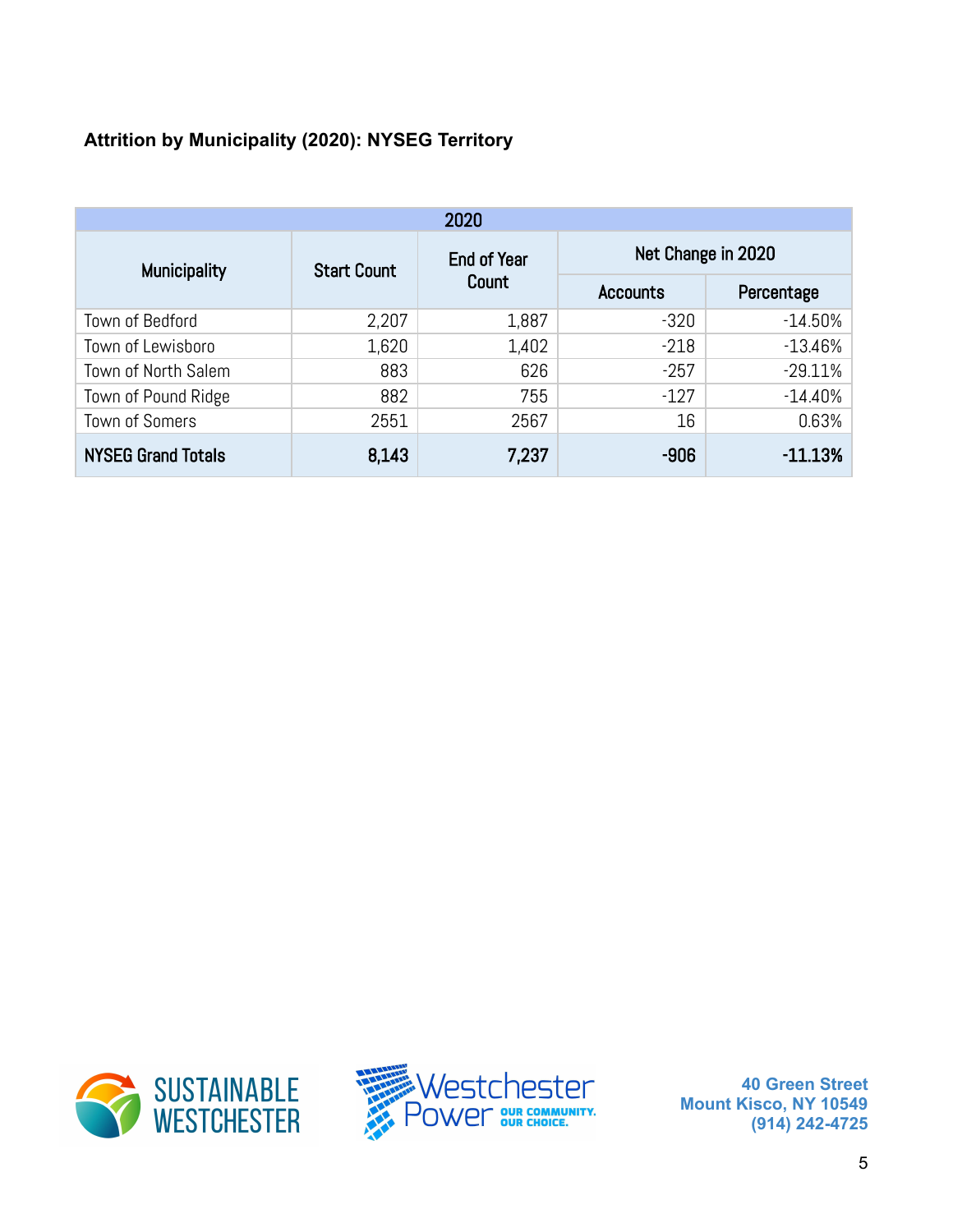#### <span id="page-5-0"></span>**Account Counts by Month (2020): Con Ed Territory**

| <b>Municipality</b> | Jan     | Feb     | Mar     | Apr     | <b>May</b> | Jun     | Jul     | Aug     | <b>Sep</b> | Oct    | Nov    | <b>Dec</b> |
|---------------------|---------|---------|---------|---------|------------|---------|---------|---------|------------|--------|--------|------------|
| Ardsley             | 1,261   | 1,143   | 1,164   | 1,150   | 1,154      | 1,167   | 1,159   | 1,147   | 1,127      | 1,116  | 1,104  | 1,094      |
| Bedford             | 595     | 547     | 550     | 548     | 553        | 552     | 551     | 545     | 540        | 532    | 535    | 523        |
| Croton              | 2,314   | 2,125   | 2,182   | 2,151   | 2,154      | 2,230   | 2,210   | 2,186   | 2,158      | 2,138  | 2,115  | 2,101      |
| Dobbs Ferry         | 3,199   | 2,876   | 2,988   | 2,935   | 2,976      | 3,013   | 2,979   | 2,896   | 2,840      | 2,801  | 2,748  | 2,702      |
| Greenburgh          | 13,021  | 12,302  | 12,568  | 12,362  | 12,320     | 11,665  | 12,188  | 12,009  | 11,841     | 11,683 | 11,531 | 11,371     |
| Hastings            | 2,634   | 2,435   | 2,475   | 2,435   | 2,441      | 2,482   | 2,424   | 2,395   | 2,361      | 2,349  | 2,303  | 2,275      |
| Irvington           | 1,988   | 1,858   | 1,910   | 1,888   | 1,888      | 1,906   | 1,869   | 1,829   | 1,805      | 1,775  | 1,759  | 1,744      |
| Larchmont           | 1,526   | 1,399   | 1,428   | 1,407   | 1,417      | 1,438   | 1,409   | 1,383   | 1,344      | 1,315  | 1,306  | 1,281      |
| Mamaroneck, T       | 4,107   | 3,826   | 3,886   | 3,831   | 3,833      | 3,886   | 3,789   | 3,742   | 3,683      | 3,622  | 3,587  | 3,555      |
| Mamaroneck, V       | 6,152   | 5,492   | 5,612   | 5,519   | 5,522      | 5,643   | 5,473   | 5,381   | 5,301      | 5,192  | 5,132  | 5,073      |
| Mt Kisco            | 3,411   | 2,949   | 3,008   | 2,955   | 2,960      | 3,047   | 2,977   | 2,946   | 2,896      | 2,872  | 2,835  | 2,799      |
| New Castle          | 4,816   | 4,593   | 4,627   | 4,588   | 4,580      | 4,651   | 4,539   | 4,476   | 4,403      | 4,336  | 4,292  | 4,251      |
| New Rochelle        | 18,698  | 16,714  | 17,202  | 16,810  | 16,822     | 17,291  | 16,820  | 16,595  | 16,311     | 16,073 | 15,826 | 15,622     |
| Ossining, T         | 1,636   | 1,547   | 1,539   | 1,529   | 1,505      | 1,538   | 1,449   | 1,435   | 1,414      | 1,400  | 1,375  | 1,356      |
| Ossining, V         | 6,629   | 5,820   | 5,932   | 5,820   | 5,751      | 5,956   | 5,808   | 5,741   | 5,637      | 5,548  | 5,480  | 5,405      |
| Peekskill           | 6,085   | 5,223   | 5,358   | 5,194   | 5,259      | 5,448   | 5,323   | 5,270   | 5,162      | 5,081  | 5,005  | 4,944      |
| Pelham              | 1,979   | 1,786   | 1,828   | 1,797   | 1,775      | 1,806   | 1,768   | 1,731   | 1,716      | 1,687  | 1,670  | 1,659      |
| Pleasantville       | 2,462   | 2,210   | 2,248   | 2,229   | 2,226      | 2,274   | 2,237   | 2,205   | 2,184      | 2,150  | 2,132  | 2,121      |
| Rye                 | 4,442   | 4,076   | 4,165   | 4,100   | 4,123      | 4,150   | 4,078   | 3,996   | 3,921      | 3,860  | 3,824  | 3,754      |
| Rye Brook           | 2,749   | 2,596   | 2,648   | 2,612   | 2,603      | 2,639   | 2,566   | 2,541   | 2,507      | 2,483  | 2,459  | 2,435      |
| Sleepy Hollow       | 2,296   | 1,974   | 2,031   | 1,980   | 1,958      | 2,034   | 2,002   | 1,977   | 1,944      | 1,905  | 1,877  | 1,854      |
| Tarrytown           | 3,952   | 3,502   | 3,609   | 3,553   | 3,544      | 3,644   | 3,530   | 3,485   | 3,410      | 3,366  | 3,302  | 3,247      |
| <b>White Plains</b> | 15,889  | 14,474  | 14,818  | 14,518  | 14,525     | 14,899  | 14,503  | 14,267  | 14,073     | 13,840 | 13,648 | 13,462     |
| <b>Grand Total</b>  | 111,841 | 101,467 | 103,776 | 101,911 | 101,889    | 103,359 | 101,651 | 100,178 | 98,578     | 97,124 | 95,845 | 94,628     |



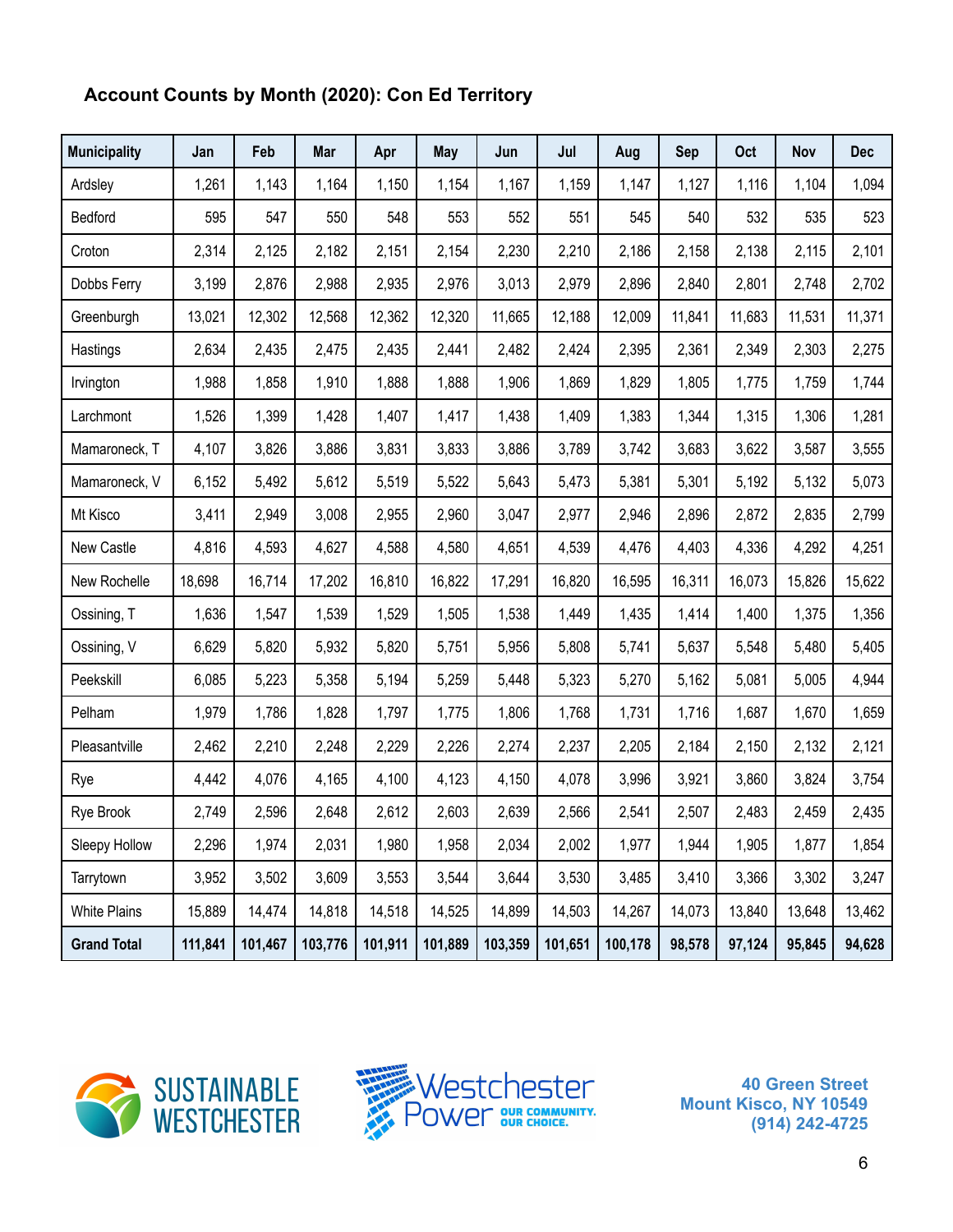#### <span id="page-6-0"></span>**Account Counts by Month (2020): NYSEG Territory**

| <b>Municipality</b> | <b>Start</b> | Jan   | Feb   | Mar   | Apr   | May   | Jun   | Jul   | Aug   | Sep   | Oct   | Nov   | Dec   |
|---------------------|--------------|-------|-------|-------|-------|-------|-------|-------|-------|-------|-------|-------|-------|
| Bedford             | 2,139        | 2,119 | 2,101 | 2,080 | 2,065 | 2,053 | 2,033 | 2,019 | 2,001 | .975  | ,950  | .930  | 887,  |
| Lewisboro           | ,593         | .581  | .573  | .563  | .556  | 549.  | ,541  | 526   | ,503  | ,479  | ,459  | 1,436 | 1,402 |
| North Salem         | 911          | 904   | 899   | 889   | 884   | 880   | 872   | 865   | 842   | 829   | 825   | 814   | 626   |
| <b>Pound Ridge</b>  | 852          | 848   | 840   | 832   | 824   | 815   | 806   | 801   | 787   | 781   | 771   | 760I  | 755   |
| Somers              | 2,496        | 2,475 | 2,454 | .442  | 2,433 | 2,418 | 2,401 | 2,385 | 2,365 | 2,334 | 2,308 | 2,286 | 2,567 |
| <b>NYSEG Totals</b> | 7,991        | 7,927 | 7,867 | ,806  | 7,762 | 7.715 | 7,653 | ,596  | 7,498 | 7,398 | 7,313 | 7,226 | 7,237 |

#### <span id="page-6-1"></span>**Total Usage During Reporting Period (2020), kWh**

|                    | <b>Standard Supply</b> | <b>Green Supply</b> | <b>Total Usage</b> |
|--------------------|------------------------|---------------------|--------------------|
| <b>NYSEG</b>       | 33,587,268             | 64,590,999          | 98,178,267         |
| ConEd              | 122,552,519            | 682,410,997         | 804,963,516        |
| <b>Total Usage</b> | 156,139,787            | 747,001,996         | 903,141,783        |



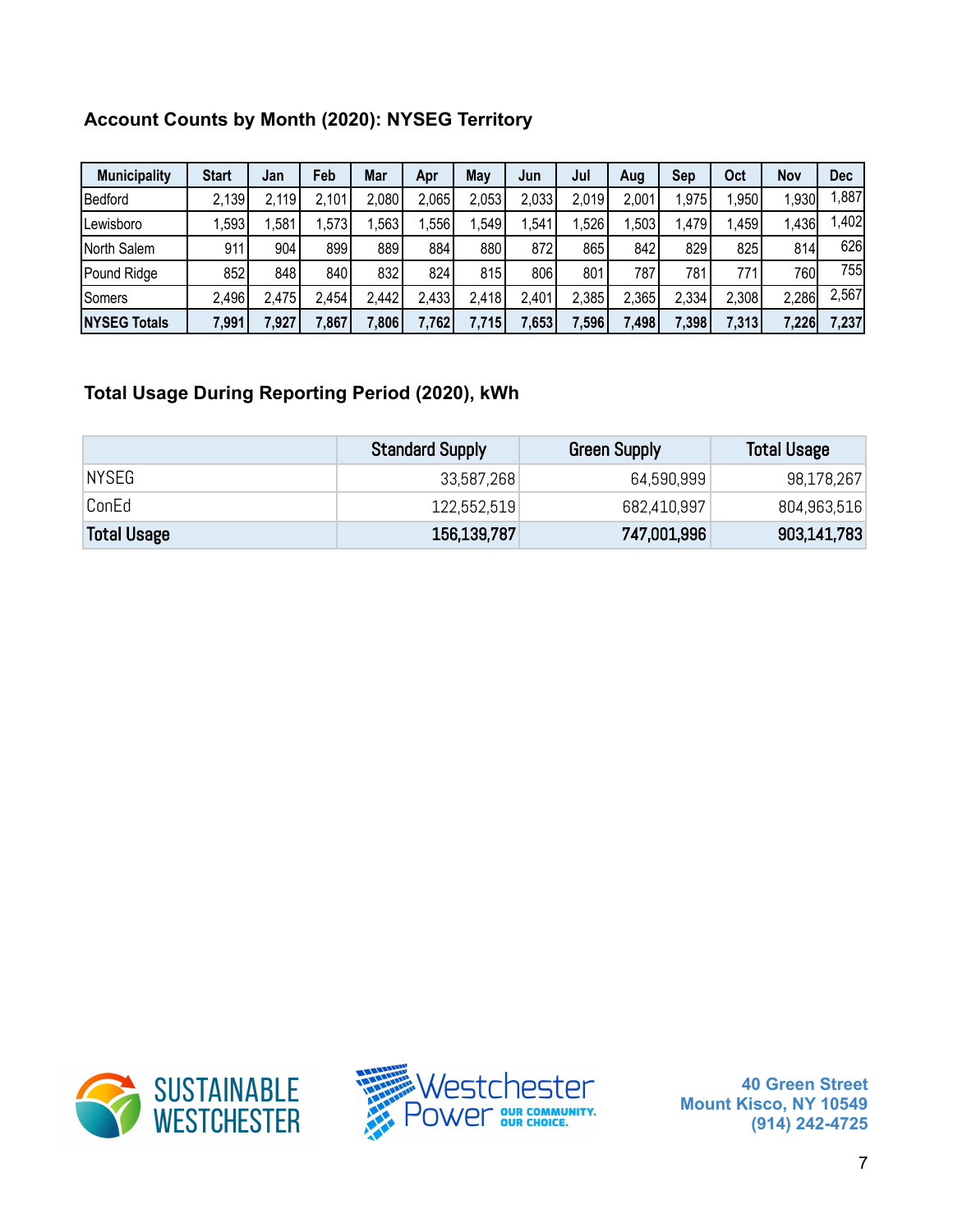#### <span id="page-7-0"></span>**Usage During Reporting Period (2020): Con Ed Territory**

| Municipality        | Renewable   | <b>Standard</b> | <b>Grand Total</b> |
|---------------------|-------------|-----------------|--------------------|
| Ardsley             | 10,453,026  | 83,647          | 10,536,673         |
| Bedford             | 10,976,061  | 102,860         | 11,078,921         |
| Croton              | 16,065,182  | 144,846         | 16,210,028         |
| Dobbs Ferry         | 21,303,913  | 180,506         | 21,484,419         |
| Greenburgh          | 4,304,371   | 96,972,399      | 101,276,770        |
| Hastings            | 16,634,226  | 53,986          | 16,688,212         |
| Irvington           | 18,505,590  | 124,154         | 18,629,744         |
| Larchmont           | 15,154,060  | 268,018         | 15,422,078         |
| Mamaroneck, T       | 36,430,798  | 266,330         | 36,697,128         |
| Mamaroneck, V       | 42,305,387  | 276,448         | 42,581,835         |
| Mt Kisco            | 311,950     | 20,117,588      | 20,429,538         |
| New Castle          | 61,557,540  | 766,890         | 62,324,430         |
| New Rochelle        | 118,383,703 | 796,123         | 119,179,826        |
| Ossining, T         | 11,826,403  | 123,947         | 11,950,350         |
| Ossining, V         | 32,673,988  | 135,829         | 32,809,817         |
| Peekskill           | 30,261,726  | 102,905         | 30,364,631         |
| Pelham              | 13,747,377  | 101,384         | 13,848,761         |
| Pleasantville       | 15,543,207  | 179,440         | 15,722,647         |
| Rye                 | 50,968,057  | 701,828         | 51,669,885         |
| Rye Brook           | 26,378,212  | 258,005         | 26,636,217         |
| Sleepy Hollow       | 11,600,807  | 68,354          | 11,669,161         |
| Tarrytown           | 22,110,809  | 139,186         | 22,249,995         |
| <b>White Plains</b> | 94,914,604  | 587,846         | 95,502,450         |
| <b>Grand Total</b>  | 682,410,997 | 122,552,519     | 804,963,516        |



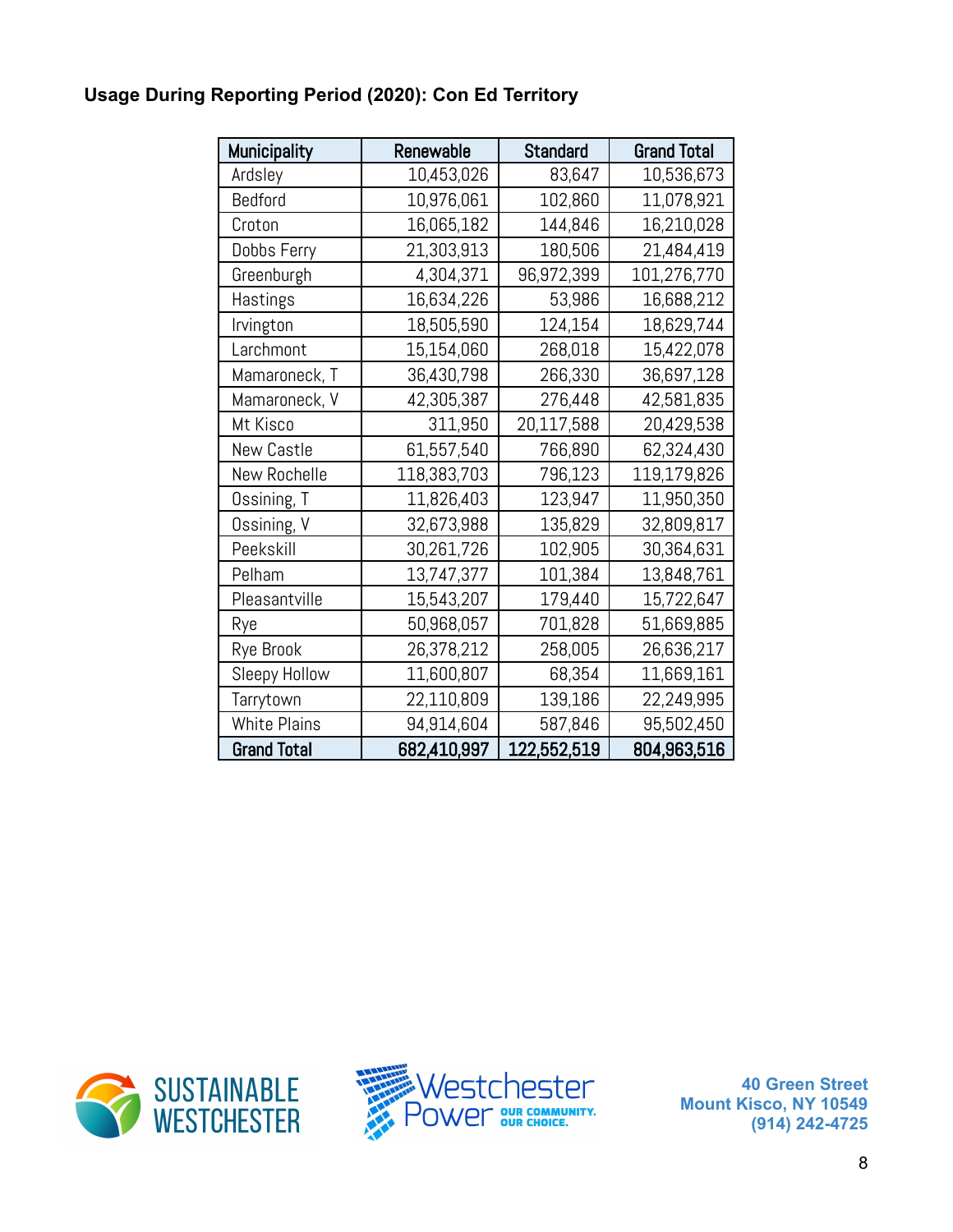#### <span id="page-8-0"></span>**Usage During Reporting Period (2020): NYSEG Territory**

| <b>Municipality</b>      | <b>Green Supply</b> | <b>Standard Supply</b> | <b>Total Usage</b> |
|--------------------------|---------------------|------------------------|--------------------|
| Bedford                  | 24,785,737          | 2,047,347              | 26,833,084         |
| Lewisboro                | 18,379,664          | 1,701,504              | 20,081,168         |
| North Salem              | 7,719,585           | 644,825                | 8,364,410          |
| Pound Ridge              | 12,804,180          | 298,611                | 13,102,791         |
| <b>Somers</b>            | 901,833             | 28,894,981             | 29,796,814         |
| <b>Total NYSEG Usage</b> | 64,590,999          | 33,587,268             | 98,178,267         |

### Complaints Received

<span id="page-8-1"></span>

| <b>Complaint Category</b>               | Count    |
|-----------------------------------------|----------|
| Enrolled without notice<br>$a_{-}$      |          |
| b. Difficulty enrolling or dropping     |          |
| c. Dissatisfied with price/program      |          |
| Submitted to NY Dept. of Public Service | $^\star$ |

\*Reported by Dept. of Public Service staff

# Commodity Prices Paid

#### <span id="page-8-3"></span><span id="page-8-2"></span>**CCA Pricing, \$/kWh**

|                |                         | <b>NYSEG Territory</b>                      |                                      |  |  |  |
|----------------|-------------------------|---------------------------------------------|--------------------------------------|--|--|--|
|                | <b>Con Ed Territory</b> | <b>Contract 2</b><br>(through Nov 30, 2020) | Contract 3<br>(starting Dec 1, 2020) |  |  |  |
| 100% Renewable | 0.07959                 | 0.0693                                      | 0.0719                               |  |  |  |
| Standard       | 0.07709                 | 0.0661                                      | 0.0671                               |  |  |  |



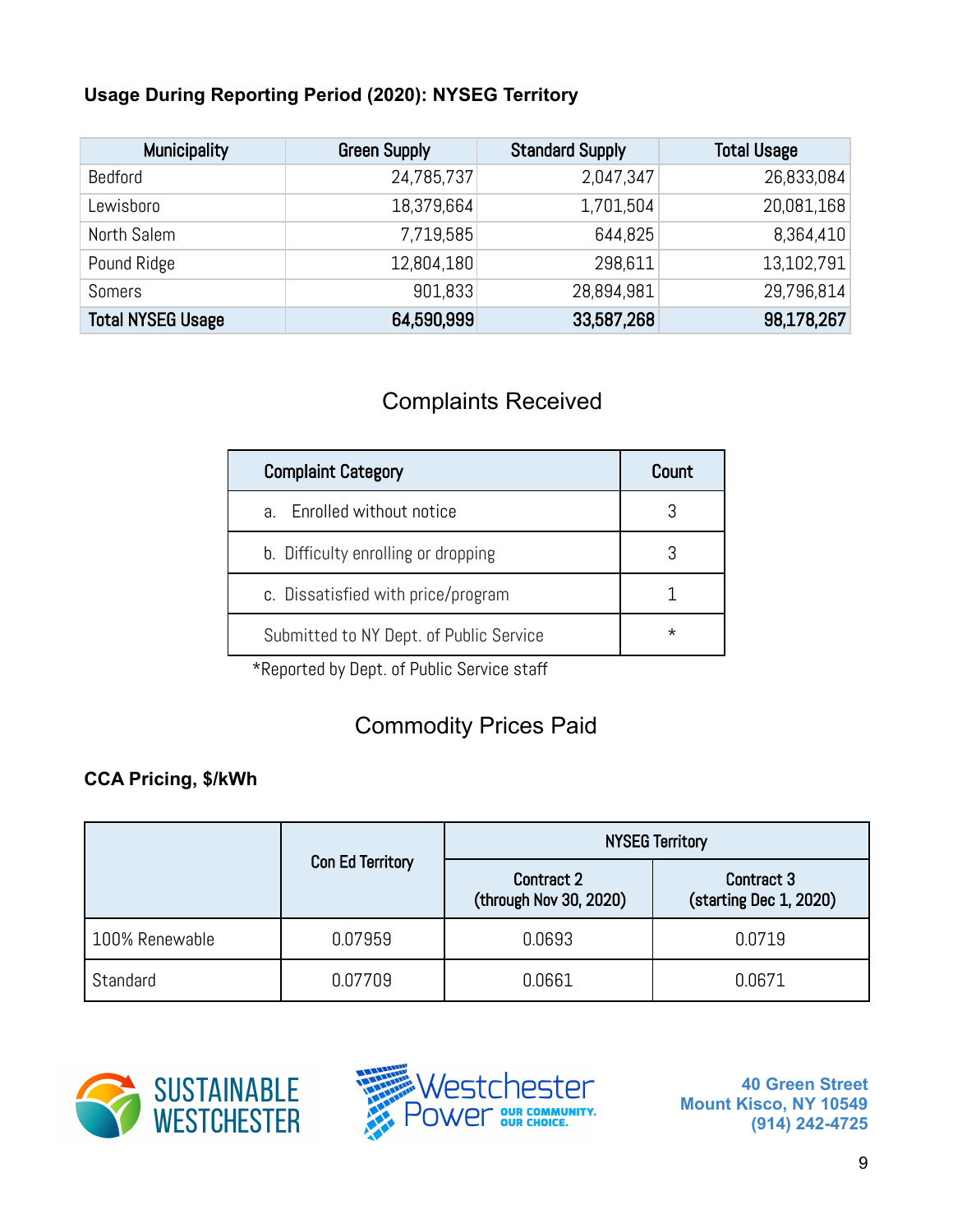

#### <span id="page-9-0"></span>**CCA Residential Prices vs. Utility Rates (2020): Con Ed Territory**

Con Edison, WP Rate Comparison - Residential

#### <span id="page-9-1"></span>**CCA Commercial Prices vs. Utility Rates (2020): Con Ed Territory**



Con Edison, WP Rate Comparison - Commercial



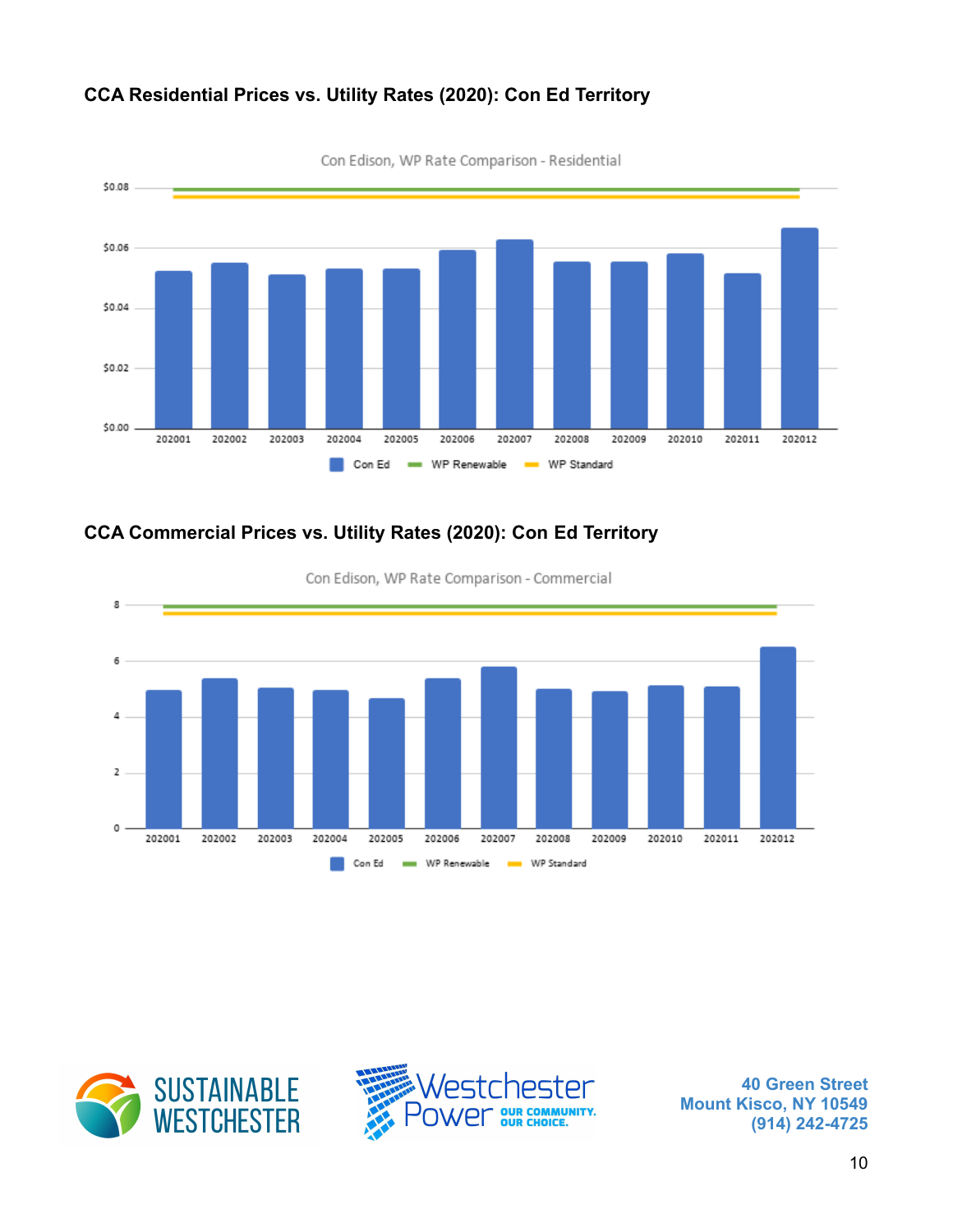

#### <span id="page-10-0"></span>**CCA Residential Prices vs. Utility Rates (2020): NYSEG Territory**

#### <span id="page-10-1"></span>**CCA Commercial Prices vs. Utility Rates (2020): NYSEG Territory**



NYSEG, WP Rate Comparison - Commercial



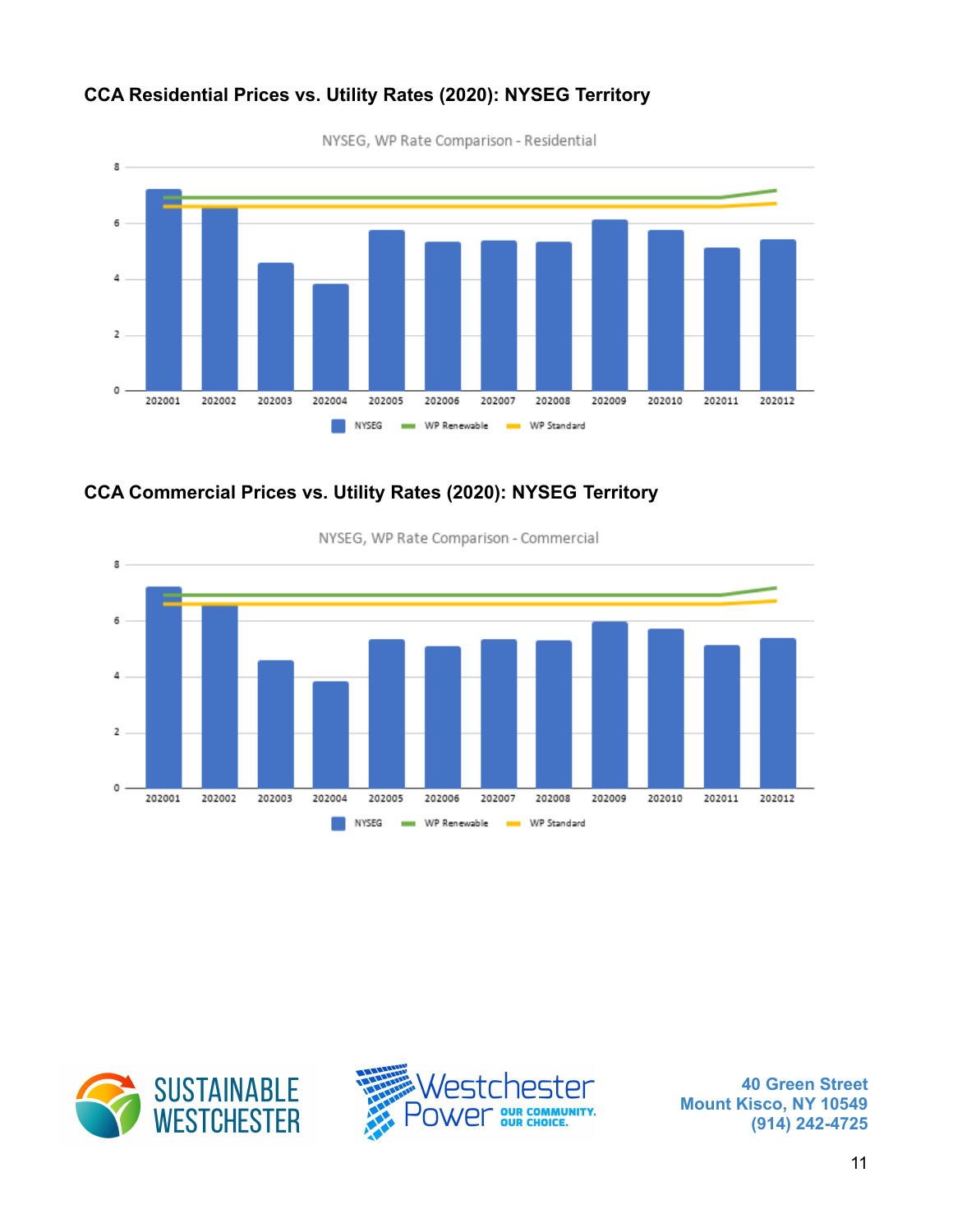**SUSTAINABLE** 

#### <span id="page-11-1"></span><span id="page-11-0"></span>**Community Solar**

In 2020, Sustainable Westchester continued to build on the structures and project experience it had accumulated to expand access to opt-in community solar benefits. The program has signed up approximately 1,323 residents, municipalities, houses of worship, social service and other nonprofit entities, and organizations across two dozen projects in the Con Edison and NYSEG utility territories.

Sustainable Westchester's approach to Community Solar is a natural extension of the community campaign experience developed in the Solarize Westchester rooftop solar programit also benefits from the skills and emphasis on customer service that is fundamental to five years of Westchester Power operations. This ensures that Community Solar enrollees are well informed about how the program works.

With utility consolidated billing now scheduled for 2021, Sustainable Westchester will be planning for this change and is developing its plan for incorporating the community solar credit distribution on an opt out basis through the CCA.

#### <span id="page-11-2"></span>**Solar + Storage**

Storage is going to play a critical role in maximizing renewable energy utilization. Sustainable Westchester has worked to create a model for integrated solar-to-EV-charging which will incorporate storage for demand reduction (particularly high for the level 3 high speed charging), as well as a community solar component for better economics and community benefit.







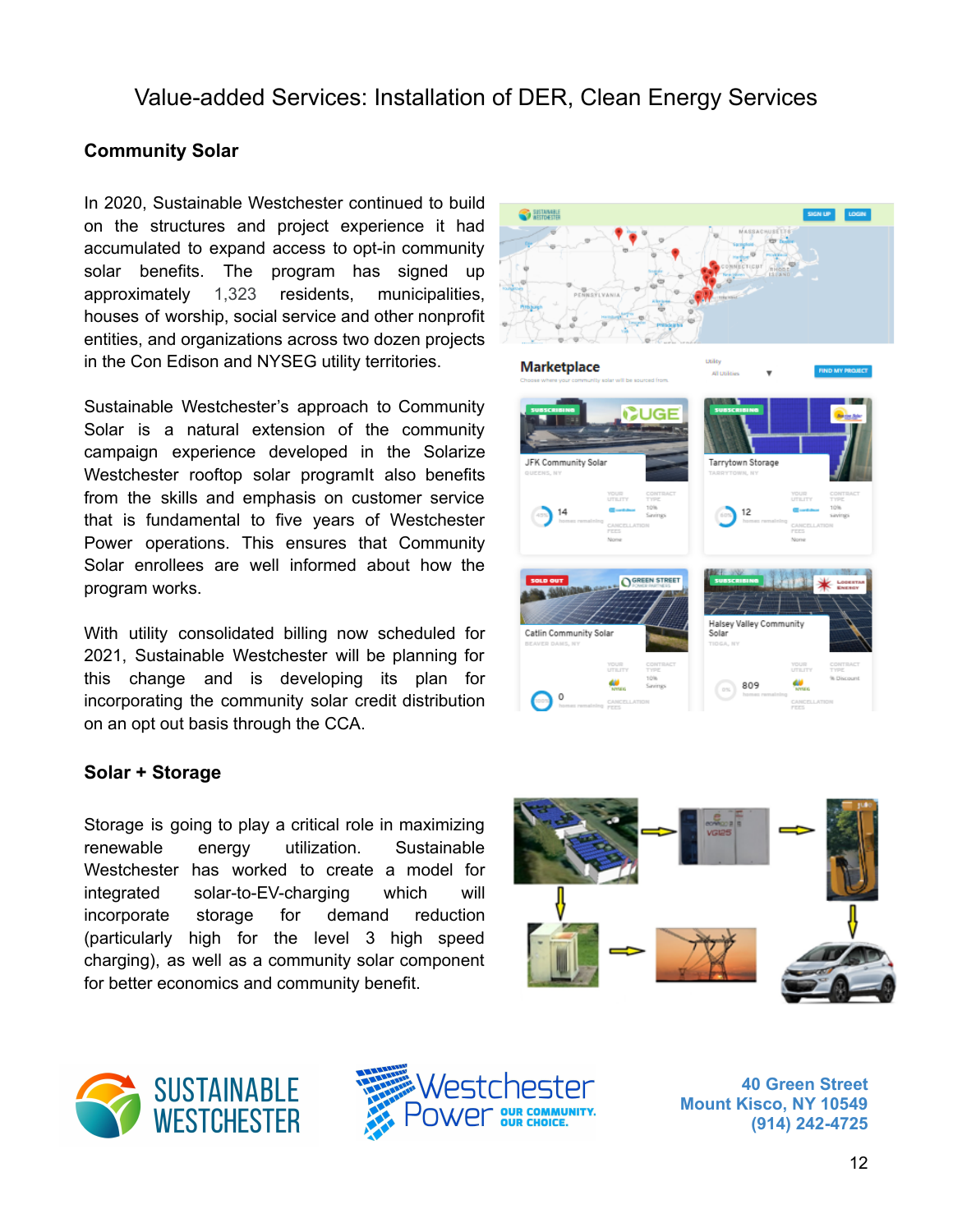This project, based at the Sustainable Westchester headquarters in the Village of Mount Kisco, particularly highlights the "electrify everything" theme that is so central to the Westchester Power program's messaging and plans for value-added services. The goal is for this project to serve as a very visible educational tool, in addition to the concrete financial and environmental benefits it offers. Sustainable Westchester is continuing to have discussions with other municipalities about the possibility of replicating this model.

#### **Demand Response**

In 2020, Sustainable Westchester launched its pilot demand response program, GridRewards, for individuals in Con Ed territory. This program uses an aggregation technology platform that takes advantage of the Advanced Metering Infrastructure (AMI) and allows individuals to access utility demand response programs through a smartphone application. In the 2020 pilot, there were 49 participants. On average, participants were paid between \$100-\$200 for their usage reductions during peak periods, with the most responsive customers earning up to \$700. These earnings were acquired over 4 demand response events, lasting between two and four hours long. In addition to financial savings for community members, Sustainable Westchester is pleased to offer important services to the grid through our aggregation, minimizing the need for peaker plants and easing grid constraints. In 2021 the program will go into full operation and signups for the summer months started in late 2020.

Sustainable Westchester is looking to build on the success of the GridRewards pilot, with other demand response programs, like a residential Virtual Power Plant (VPP). This would use the same platform and would allow for residents to install storage at their premises and switch to behind the meter battery storage during a peak event to offer demand reduction to the grid. It is also possible to have direct aggregated grid injection (front of the meter). Account holders could also benefit from programs like the Special Case Resource (SCR) of the New York Independent Service Operator (NYISO). The same tool can be used to track and lower the carbon intensity. In 2020, Sustainable Westchester continued to design the VPP program to be rolled out in 2021.

#### <span id="page-12-0"></span>**Clean Transportation & Landscaping**

Sustainable Westchester continued to promote the transition to clean electrified transportation in 2020, by helping consumers access information, discounts, and incentives on both electric vehicles and charging stations. Sustainable Westchester partnered with a charging station company in order to greatly accelerate the deployment of charging station infrastructure in Westchester County. Sustainable Westchester support to member municipalities has resulted in the installation of dozens of charging stations across the County.

In addition, Sustainable Westchester continued to promote the benefits of converting to electric landscaping equipment as part of the "electrify everything" imperative, and identified a site to serve as a model for sustainable landscaping practices. Sustainable Westchester will continue to identify opportunities to pilot and scale clean energy initiatives in transportation and landscaping.



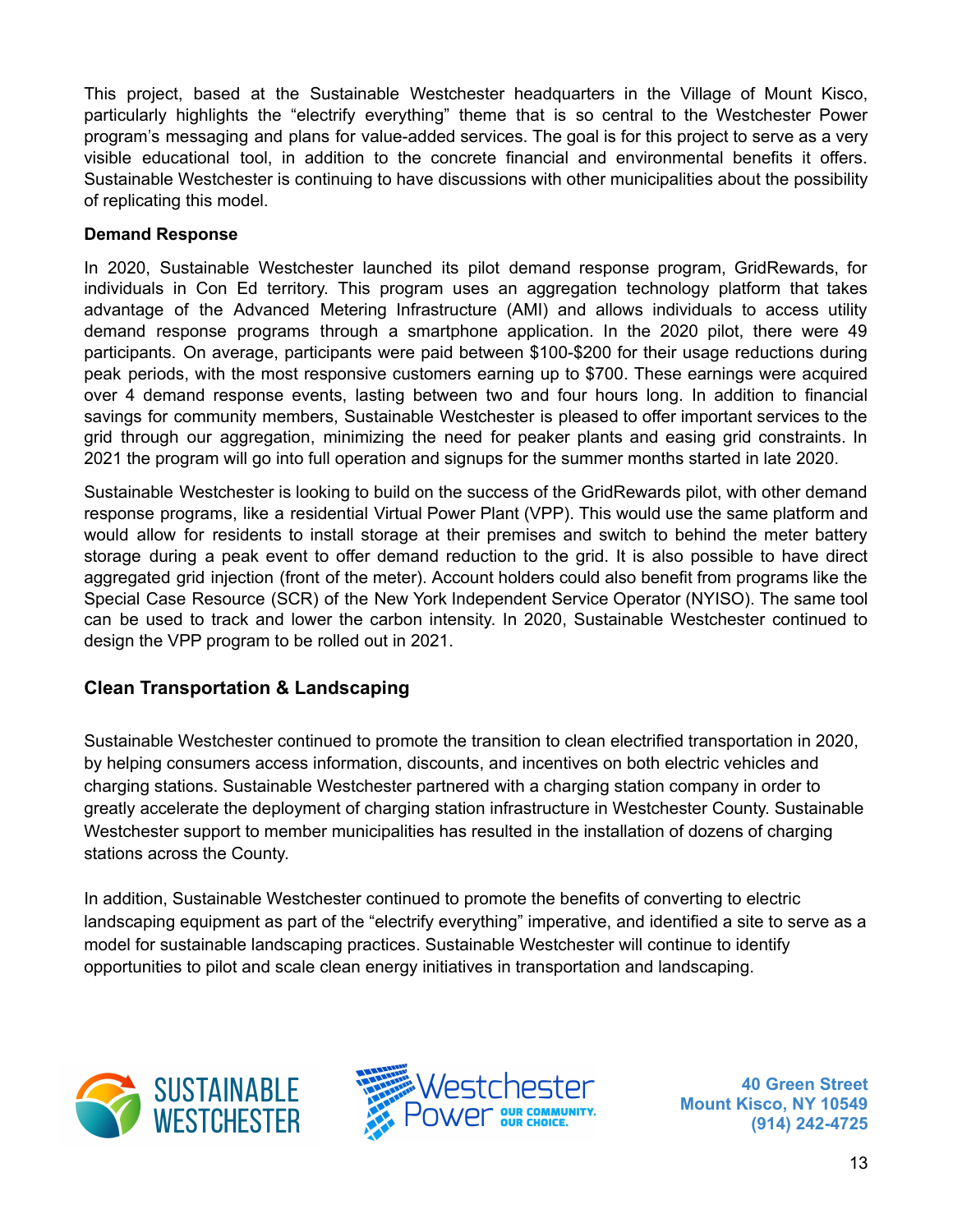#### <span id="page-13-0"></span>**Residential Home Energy Efficiency & Clean Heating and Cooling**

Sustainable Westchester's residential clean heating and cooling program, previously called HeatSmart Westchester, rebranded in 2020 as EnergySmart Homes Westchester. Through the EnergySmart Homes Westchester Program (ESH), Sustainable Westchester assists local communities in offering high quality, competitively priced Clean Heating and Cooling (CH&C) installations from vetted contractors, and energy efficiency solutions to homeowners within the chosen communities. They may also provide access to complementary clean energy solutions including community solar.

Heating and cooling energy expenditures are responsible for one third of the carbon emissions in Westchester and New York State. The options offered to homeowners in EnergySmart Homes Westchester, provide a proven way for individuals and communities as a whole to improve local sustainability, save on heating and cooling costs, gain positive returns on investment with incentive programs and tax credits, and create a beneficial impact to air quality, family and public health, and the environment.

In 2020, the ESH program operated community campaigns in the Town and Village of Pelham, Town and Village of Ossining, Village of Briarcliff and the City of New Rochelle, with support to residents across Westchester County. Throughout the course of the year, ESH issued an RFI to municipalities, RFP to partner contractors, onboarded ten contractors to the ESH partner installer list, trained 18 community volunteers and generated over 100 leads from homeowners. Community campaigns are planned to launch in January 2021.

#### <span id="page-13-1"></span>**Clean Energy Communities Support**

With the announcement of a new round of NYSERDA's Clean Energy Communities certification and grant program, Sustainable Westchester communities responded with enthusiasm. Sustainable Westchester, with the support of the Regional Clean Energy Communities Coordinator, has provided guidance and documentation for municipalities seeking to submit to the program. Community Choice Aggregation is one of the largest point awards in the program, and serves as an "on ramp" for many of them as they take up further clean energy activities as described in this section.

#### Plans for Renewal

<span id="page-13-2"></span>On November 30, 2021 the NYSEG contract will expire; therefore Sustainable Westchester will solicit a new contract through a competitive bidding process among eligible suppliers during Q3 2021. As with previous years, each of the participating municipalities in NYSEG territory will sign a Memorandum of